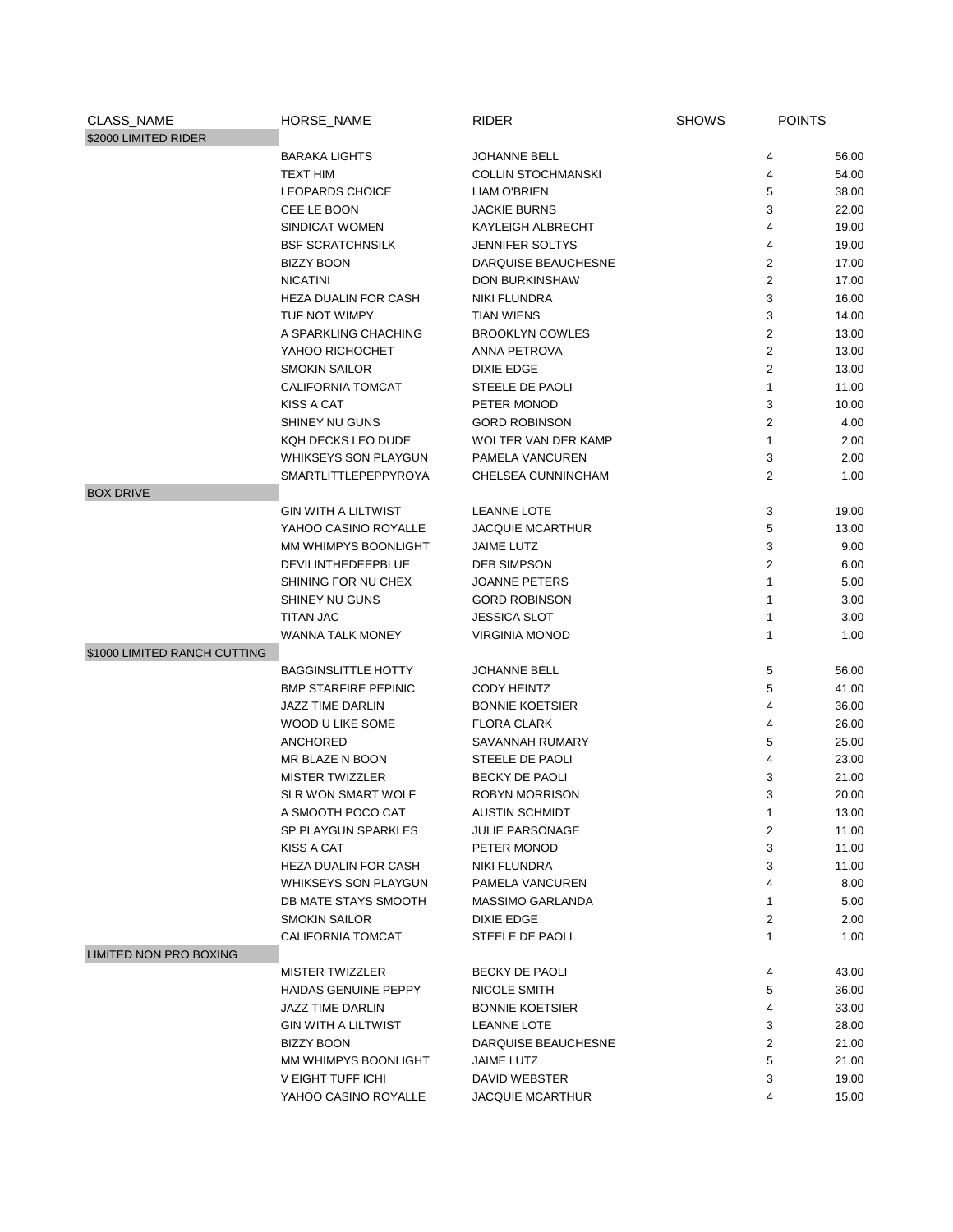|                                    | <b>TITAN JAC</b>                              | <b>JESSICA SLOT</b>                    | 2              | 13.00          |
|------------------------------------|-----------------------------------------------|----------------------------------------|----------------|----------------|
|                                    | CEE LE BOON                                   | <b>JACKIE BURNS</b>                    | $\overline{2}$ | 11.00          |
|                                    | <b>WANNA TALK MONEY</b>                       | <b>VIRGINIA MONOD</b>                  | $\mathbf{1}$   | 6.00           |
|                                    | <b>INWHIZABLE MISSDAISY</b>                   | <b>SYLVIA BULLOCK</b>                  | $\overline{2}$ | 6.00           |
|                                    | SMARTEST LENA DUST                            | <b>TAYLOR STROME</b>                   | 3              | 6.00           |
|                                    | SHINING FOR NU CHEX                           | <b>JOANNE PETERS</b>                   | $\mathbf{1}$   | 1.00           |
| <b>LIMITED OPEN BRIDLE</b>         |                                               |                                        |                |                |
|                                    | REYDAS SUGAR CAT                              | <b>SARAH WOLFS</b>                     | 1              | 3.00           |
|                                    | <b>BAGGED A DUALLY</b>                        | <b>SHANNON COWLES</b>                  | $\overline{2}$ | 2.00           |
| LIMITED OPEN SNAFFLE BIT/HACKAMORE |                                               |                                        |                |                |
|                                    | SHINEY NU GUNS                                | <b>IANIAN DURRELL</b>                  | 4              | 25.00          |
|                                    | U LAZY U AUTO CAT                             | <b>MELODY ANDREWS</b>                  | $\overline{2}$ | 18.00          |
|                                    |                                               |                                        |                |                |
|                                    | <b>LAHANAS BIG BET</b>                        | <b>SHANNON COWLES</b>                  | 2              | 18.00          |
|                                    | PRINCE PICASSO                                | <b>CLAYTON AGAR</b>                    | 5              | 18.00          |
|                                    | SJR DIAMONDS SERINA                           | <b>IANIAN DURRELL</b>                  | $\overline{2}$ | 16.00          |
|                                    | <b>HICKORYS SWEET PEPTO</b>                   | <b>ALISSA MCKAY</b>                    | 4              | 12.00          |
|                                    | <b>FRECKLES LITTLE SUN</b>                    | <b>MELODY ANDREWS</b>                  | 2              | 10.00          |
|                                    | <b>METALLIC CAT ICHI</b>                      | <b>MATT GINGRAS</b>                    | $\overline{2}$ | 8.00           |
|                                    | <b>SCOOTIN REY</b>                            | <b>CHAD THOMSON</b>                    | $\overline{2}$ | 6.00           |
|                                    | <b>METALLIC HANDLE BARS</b>                   | <b>RILEY BABB</b>                      | 3              | 3.00           |
| <b>NOVICE NON PRO BRIDLE</b>       |                                               |                                        |                |                |
|                                    | <b>SLR WON SMART WOLF</b>                     | <b>ROBYN MORRISON</b>                  | 5              | 19.00          |
|                                    | <b>HICK A CAT</b>                             | <b>CLAIRE MACMILLAN</b>                | 4              | 18.00          |
|                                    | <b>GLOW A SMOOTH CAT</b>                      | <b>SARA KALKE</b>                      | $\overline{2}$ | 8.00           |
|                                    | PICA BOMMERNIC                                | <b>CATHY SPENCER</b>                   | 3              | 7.00           |
|                                    | SMART BLACK ROYALE                            | <b>JERRY MYER</b>                      | 1              | 7.00           |
|                                    | <b>CIRCLE OF LIGHTS</b>                       | PAT BOLIN                              | 1              | 1.00           |
|                                    | <b>ANCHORED</b>                               | SAVANNAH RUMARY                        | 1              | 1.00           |
|                                    |                                               |                                        |                |                |
|                                    |                                               |                                        |                |                |
| NOVICE NON PRO RANCH CUTTING       |                                               |                                        |                |                |
|                                    | ANCHORED                                      | SAVANNAH RUMARY                        | $\overline{c}$ | 10.00          |
|                                    | DEVILINTHEDEEPBLUE                            | <b>DEB SIMPSON</b>                     | 2              | 6.00           |
|                                    | <b>SLR WON SMART WOLF</b>                     | <b>ROBYN MORRISON</b>                  | 4              | 4.00           |
| <b>NON PRO BRIDLE</b>              |                                               |                                        |                |                |
|                                    | <b>METALLIC DUALS</b>                         | NICOLE MYER                            | 3              | 20.00          |
|                                    | <b>CIRCLE OF LIGHTS</b>                       | PAT BOLIN                              | 4              | 13.00          |
|                                    | SMART BLACK ROYALE                            | <b>JERRY MYER</b>                      | 3              | 10.00          |
|                                    | <b>METALLLIC DUALS</b>                        | NICOLE MYER                            | 1              | 9.00           |
|                                    | <b>MAXIMUM SAN MASTER</b>                     | <b>STEVE HOAR</b>                      | $\overline{2}$ | 9.00           |
|                                    | STYLN METALLIC BOOTY                          | <b>TERRI HOLOWATH</b>                  | $\overline{2}$ | 5.00           |
|                                    | REYCEE CHIC                                   | RON MATHISON                           | 1              | 5.00           |
|                                    | ALLIES STAR                                   | DOREEN KOROLUK                         | $\mathbf{1}$   | 3.00           |
| <b>NON PRO BOXING</b>              |                                               |                                        |                |                |
|                                    | <b>FERNS WHIZ</b>                             | <b>KRYSTAL MEADE</b>                   | 5              | 52.00          |
|                                    | SHINEY NU GUNS                                | <b>GORD ROBINSON</b>                   | 5              | 26.00          |
|                                    | WKK WHISKEYONTHEROAD                          | BILLIE JO BELT                         | 4              | 21.00          |
|                                    | WOOD U LIKE SOME                              | FLORA CLARK                            | 4              | 20.00          |
|                                    | DEVILINTHEDEEPBLUE                            | <b>DEB SIMPSON</b>                     | $\overline{c}$ | 18.00          |
|                                    | V EIGHT TUFF ICHI                             | DAVID WEBSTER                          | 3              | 14.00          |
|                                    | FFL ROGERWILLCOW                              | <b>THERESA AGAR</b>                    | 5              | 14.00          |
|                                    | <b>MISTER TWIZZLER</b>                        | BECKY DE PAOLI                         | 1              | 7.00           |
|                                    | METALLIC MOLLIE                               | NANCY PERLICH                          | 4              | 7.00           |
|                                    | <b>MEGA SILVER BUCKS</b>                      | LESLEY BADURA                          | 1              | 1.00           |
| NON PRO SNAFFLE BIT/HACKMORE       |                                               |                                        |                |                |
|                                    | <b>BMP STARFIRE PEPINIC</b>                   | CODY HEINTZ                            | 5              | 29.00          |
|                                    | <b>GENUINE RED SPARKLE</b><br>MR BLAZE N BOON | <b>SUZON SCHAAL</b><br>STEELE DE PAOLI | 4<br>3         | 24.00<br>11.00 |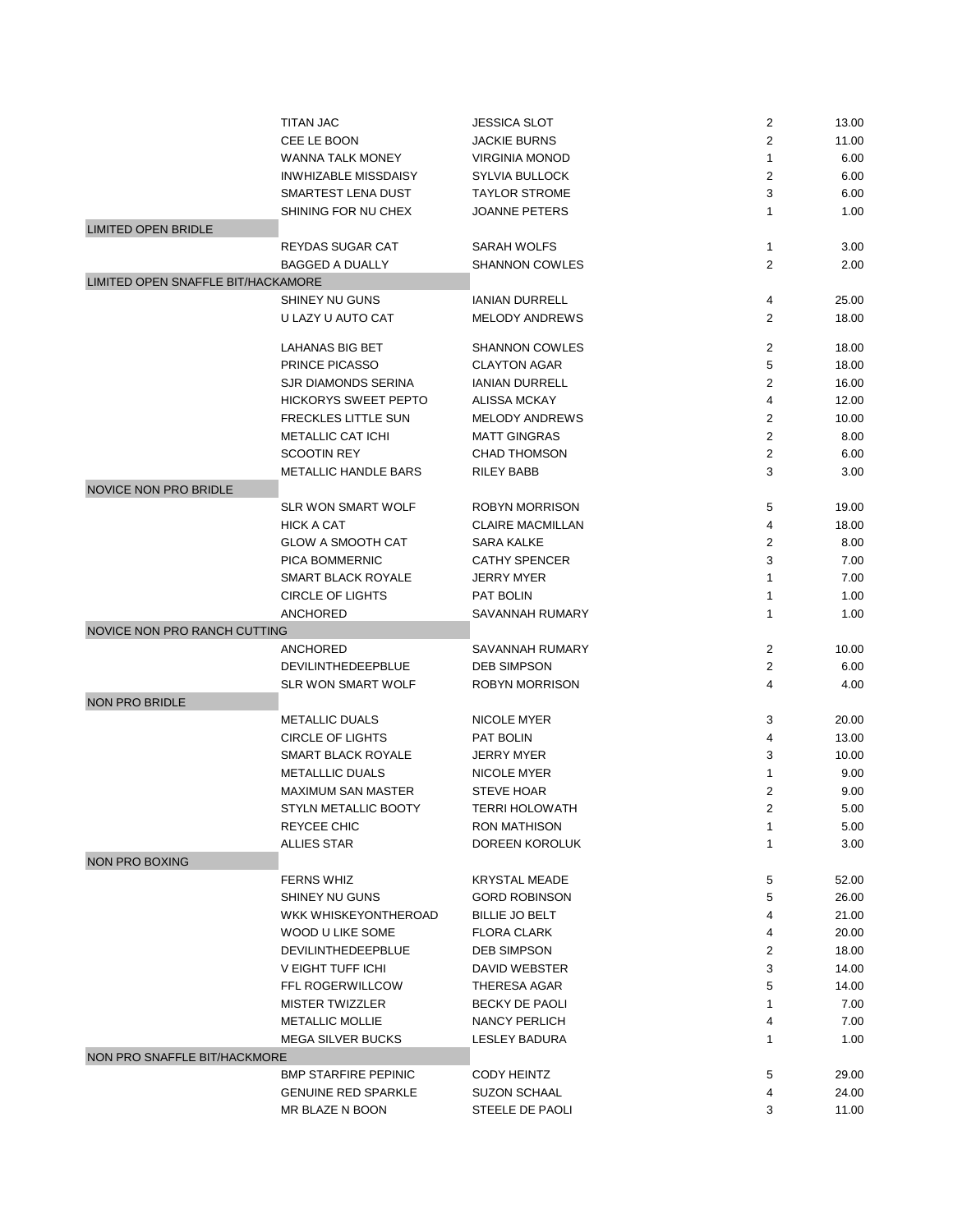|                           | <b>GENUINE PICASSO</b>                 | <b>STEVE HOAR</b>                            | 1                | 9.00  |
|---------------------------|----------------------------------------|----------------------------------------------|------------------|-------|
|                           | <b>DUCK DUCK DUALLY</b>                | SAVANNAH RUMARY                              | 4                | 8.00  |
|                           | <b>PICKABLUREY</b>                     | <b>BART HOLOWATH</b>                         | $\overline{2}$   | 6.00  |
|                           | HUNDRED CARAT CHIC                     | <b>CATHY SPENCER</b>                         | $\mathbf{1}$     | 5.00  |
|                           | TUF NOT WIMPY                          | <b>TIAN WIENS</b>                            | $\mathbf{1}$     | 1.00  |
| NON PRO RANCH CUTTING     |                                        |                                              |                  |       |
|                           | <b>CIRCLE OF LIGHTS</b>                | PAT BOLIN                                    | 4                | 24.00 |
|                           | <b>GENUINE RED SPARKLE</b>             | <b>SUZON SCHAAL</b>                          | $\overline{2}$   | 18.00 |
|                           | <b>GENUINE PICASSO</b>                 | <b>STEVE HOAR</b>                            | 4                | 10.00 |
|                           | <b>METALLIC DUALS</b>                  | <b>NICOLE MYER</b>                           | $\mathbf{1}$     | 9.00  |
|                           | <b>GLOW A SMOOTH CAT</b>               | <b>SARA KALKE</b>                            | 2                | 8.00  |
|                           | <b>BUDLIGHTS RACHEL</b>                | <b>JERRY SAWLEY</b>                          | 2                | 8.00  |
|                           | <b>STYLN METALLIC BOOTY</b>            | <b>TERRI HOLOWATH</b>                        | $\boldsymbol{2}$ | 6.00  |
|                           | CR IM THAT TUFF                        | <b>JERRY MYER</b>                            | $\mathbf{1}$     | 3.00  |
| NON PRO TWO REIN          |                                        |                                              |                  |       |
|                           | CATTOLENA OAK                          | KATE WEDDERBURN                              | 5                | 19.00 |
|                           | SON OF A SWEET SHINE                   | <b>RANDI MCCOOK</b>                          | 4                | 12.00 |
|                           | <b>CR TUFFER N DEL</b>                 | <b>JANICE CORNFORTH</b>                      | 2                | 8.00  |
|                           | <b>DALAIS MASTER PLAN</b>              | <b>JOHANNE BELL</b>                          | $\mathbf{1}$     | 3.00  |
|                           | SP PLAYGUN SPARKLES                    | <b>JULIE PARSONAGE</b>                       | 2                | 2.00  |
| <b>OPEN BRIDLE</b>        |                                        |                                              |                  |       |
|                           | REYCEE CHIC                            | CODY MCARTHUR                                | 4                | 10.00 |
|                           | <b>REYDAS SUGAR CAT</b>                | <b>SARAH WOLFS</b>                           | $\overline{2}$   | 4.00  |
|                           | KIT KAT SAFARI                         | <b>IANIAN DURRELL</b>                        | $\overline{2}$   | 2.00  |
| OPEN CUTTING              |                                        |                                              |                  |       |
|                           | THE HIDDEN PICASSO                     | <b>IANIAN DURRELL</b>                        | $\overline{c}$   | 2.00  |
|                           | STAIRREY TO HEAVEN                     | <b>CODY MCARTHUR</b>                         | $\mathbf{1}$     | 1.00  |
| OPEN SNAFFLE BIT/HACKMORE |                                        |                                              |                  |       |
|                           | STAIRREY TO HEAVEN                     | <b>CODY MCARTHUR</b>                         | 3                | 17.00 |
|                           | TIME ENOUGH FOR LOVE                   | <b>JOHN SWALES</b>                           | 2                |       |
|                           |                                        |                                              | $\overline{2}$   | 14.00 |
|                           | SURELYS FANCY CAT<br>LOOKIN AT BLU REY | <b>IANIAN DURRELL</b><br><b>CLINT SWALES</b> | 2                | 8.00  |
|                           |                                        |                                              |                  | 4.00  |
|                           | <b>BETINONADIAMOND</b>                 | <b>RICK WEIBE</b>                            | $\mathbf{1}$     | 3.00  |
|                           | DUCK DUCK DUALLY                       | <b>TYLER ALBRECHT</b>                        | 1                | 1.00  |
|                           | <b>HOLD ON TO UR SHORTS</b>            | <b>CLINT SWALES</b>                          | 1                | 1.00  |
|                           | <b>SCOOTIN REY</b>                     | <b>CHAD THOMSON</b>                          | $\mathbf{1}$     | 1.00  |
| <b>OPEN RANCH CUTTING</b> |                                        |                                              |                  |       |
|                           | STAIRREY TO HEAVEN                     | <b>CODY MCARTHUR</b>                         | 4                | 21.00 |
|                           | <b>LOOKIN AT BLU REY</b>               | <b>CLINT SWALES</b>                          | $\overline{2}$   | 19.00 |
|                           | PRINCE PICASSO                         | <b>CLAYTON AGAR</b>                          | 3                | 8.00  |
|                           | <b>HOLD ON TO UR SHORTS</b>            | <b>CLINT SWALES</b>                          | 1                | 8.00  |
|                           | SINDICAT WOMEN                         | <b>TYLER ALBRECHT</b>                        | 1                | 8.00  |
|                           | LAHANAS BIG BET                        | <b>SHANNON COWLES</b>                        | 2                | 7.00  |
|                           | REYDAS SUGAR CAT                       | SARAH WOLFS                                  | $\mathbf{1}$     | 7.00  |
|                           | <b>BOMMERNICS DIAMOND</b>              | RALYNN MICHELS                               | 1                | 6.00  |
|                           | <b>BE TUFF STARLIGHT</b>               | <b>RICK WIEBE</b>                            | 1                | 4.00  |
|                           | <b>SCOOTIN REY</b>                     | <b>CHAD THOMSON</b>                          | $\overline{2}$   | 3.00  |
|                           | U LAZY U AUTO CAT                      | <b>MELODY ANDREWS</b>                        | $\mathbf{1}$     | 2.00  |
|                           | <b>MAKIN IT REIGN</b>                  | <b>RICK WIEBE</b>                            | $\mathbf{1}$     | 2.00  |
| <b>OPEN TWO REIN</b>      |                                        |                                              |                  |       |
|                           | <b>BUDLIGHTS RACHEL</b>                | <b>CLINT SWALES</b>                          | 1                | 5.00  |
|                           | CE DUAL REY MEOW                       | <b>CLINT SWALES</b>                          | $\mathbf{1}$     | 3.00  |
|                           | <b>TOPSAIL SMOKING GUN</b>             | <b>CODY MCARTHUR</b>                         | $\overline{c}$   | 2.00  |
|                           | A LIL DIRT ROAD INEM                   | <b>CLINT SWALES</b>                          | $\mathbf{1}$     | 1.00  |
| <b>RANCH HAND CLASS</b>   |                                        |                                              |                  |       |
|                           | <b>BUDLIGHTS RACHEL</b>                | <b>JERRY SAWLEY</b>                          | 5                | 43.00 |
|                           |                                        |                                              |                  |       |